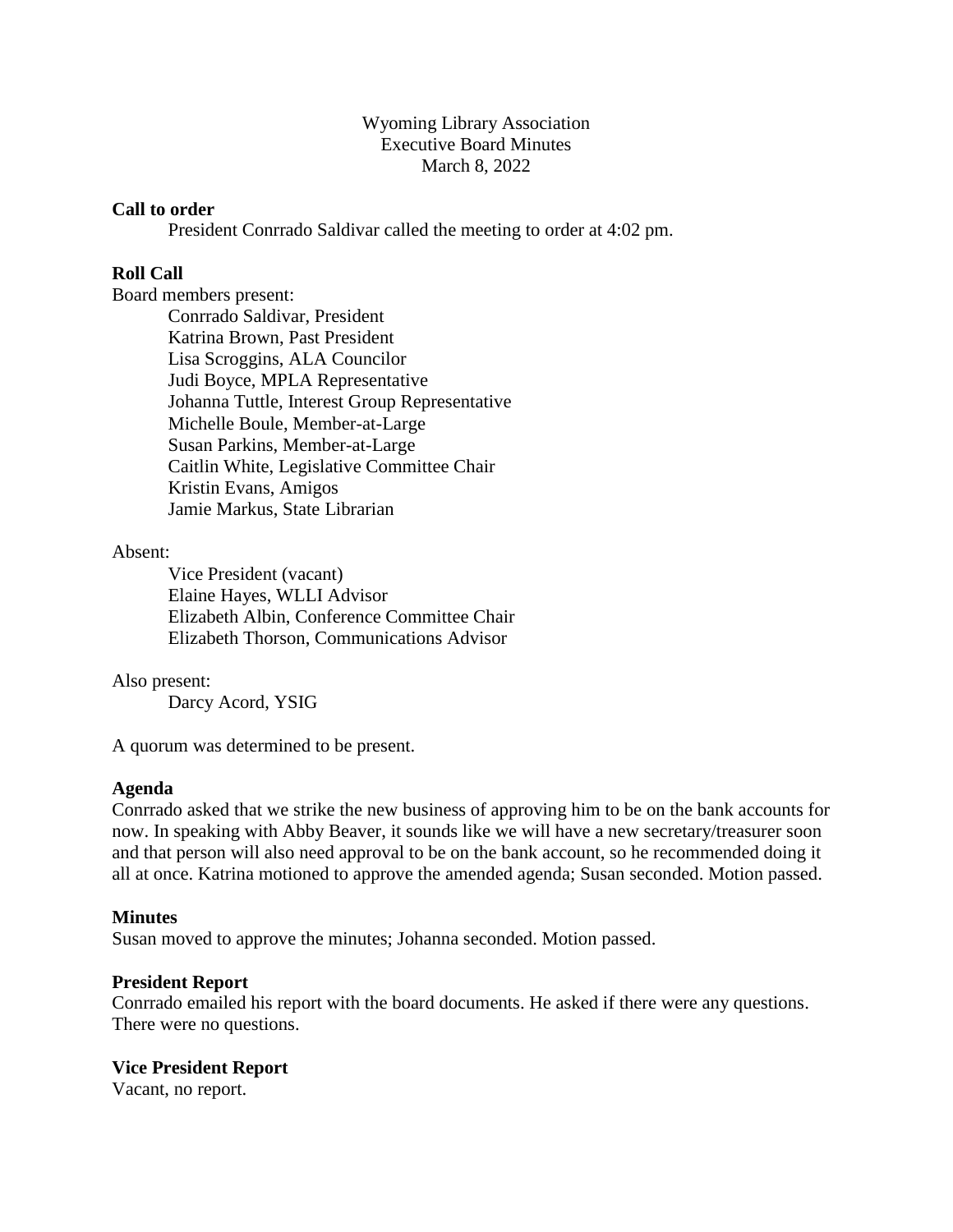### **Past President**

Katrina reported that Kate Mutch is helping with finding candidates to fill the open positions. They are still in communication with a couple of people who may be willing. She will let us know when she has a final answer.

### **Amigos Report**

Kristin reported an increase of 15 members in the past month, including 6 new members. She attended the conference planning committee meeting and is working on vendor registration with the goal to have registration open on April 1. She's been working with institutional membership libraries to get invoices out for the intellectual freedom program. Johanna asked if taxes have been filed. Kristin said Abby is coordinating that, and that Amigos paid the invoice for the preparation on January 13.

### **Executive Board Member Reports**

### **ALA Councilor's Report –**

Lisa reported that the intellectual committee has been working on getting info ready to share on training and resources. The committee will reconvene as a whole and work on providing resources on handling materials challenges. As ALA Councilor, she will be attending a meeting next week to continue with agenda items they didn't have time to get to last time. She sent an email to the WLA membership about what is being presented and has received some input from members. She also mentioned that Campbell County Director Terri Lesley has been selected to receive the John Phillip Immroth Memorial Award. Jamie added that they specifically looked for an award that they could nominate Campbell County Staff for. They found this one and could only nominate one person, so they selected the director. State library is paying Terri's way to be able to attend in person to receive the award.

### **MPLA Representative –**

Judi reported that the monthly Chew and Chat will be on March 30, at noon and people can contact her for the website to register. Johanna asked about the conference dates. Judi reported that the conference will be the first week of August in Missoula. She will send an email with details to the board.

#### **Interest Groups –**

Johanna reported the following:

SLIG – The Wyoming Book Awards votes are due March 15. SLIG leader Melissa Brumsted Snider reported that she has been having a lot of school librarians reach out about decreased funding and budget cuts. Johanna advised everyone to pay attention to local funding and support their local school libraries.

LEAD – The group hasn't met recently but Johanna works with several participants in the mentorship group and things seem to be going well.

YSIG – Planning and preparations continue for the upcoming meeting in Buffalo in May.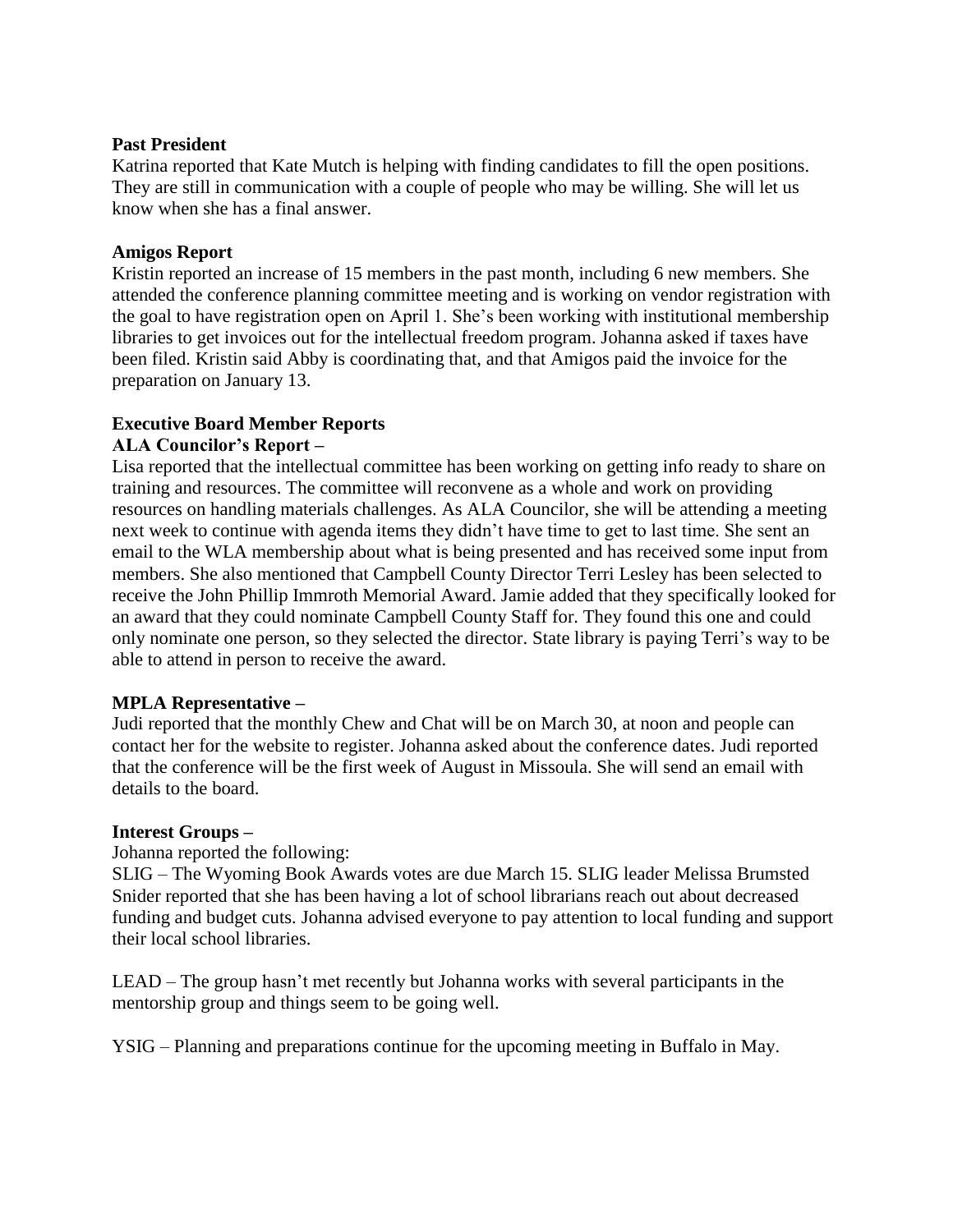PIG- This new programming interest group has started to form and meet. They decided not to charge the \$10 interest group fee as they don't anticipate having anything they will need the money for, and because they wanted to keep it as a free group.

Johanna also pointed out that WLLI will be having a grad retreat June 10-12 in Cheyenne.

### **Members-at-Large –**

Michelle no update except that this will be her final meeting. She is leaving to take a position in Illinois and is excited to work with ALA again and attend conferences again. She reported that she is going to a brand new 3-story library and will be building from the ground up. Board members thanked her for all she's done for Wyoming libraries and wished her well.

Susan had nothing new to report, but said she had a great time at the WLA legislative reception.

## **WLLI Report –**

Elaine was absent.

### **Conference Committee Chair -**

Elizabeth Albin was absent but let Conrrado know she had nothing new to report this month.

### **Legislative Committee –**

Caitlin reported we are within a few days of the end of the legislative session. She has been sending reports each week. She said there was not a lot to monitor this year. The ARPA funding bill did pass, and Civic Transparencies and Critical Race Theory bills died. All of this was good news. Caitlin also noted that the legislative budget amendments related to UW and restrictions on teaching gender studies and potentially other courses is one to watch. The Joint Conference Committee did remove the language out of the budget that was very concerning, but still has reporting requirements. Caitlin reported that she missed the legislative reception because she was stuck in Laramie with I-80 closed. She said next year they are planning to do the reception early in the session as that seemed to help with legislator turnout. She's been discussing other ideas with Sherlyn about how to promote the reception. Finally, she reported that there were no big calls to action this year, despite concerns early on.

### **Awards/Grants committee –**

Conrrado reported that the committee is working on finalizing a couple of committee members. They have reached out to library directors to recommend staff to serve on the committee.

# **Communications Advisor –**

Elizabeth Thorson was absent.

### **Membership Ad-hoc committee –**

Elizabeth Thorson was absent.

### **EDI Ad-hoc committee –**

Conrrado is working to transition to Eva Dahlgren and [Leah Shlachter](mailto:lshlachter@tclib.org) are the cochairs now. Twelve people attended the February Open Conversations. Information for March Open